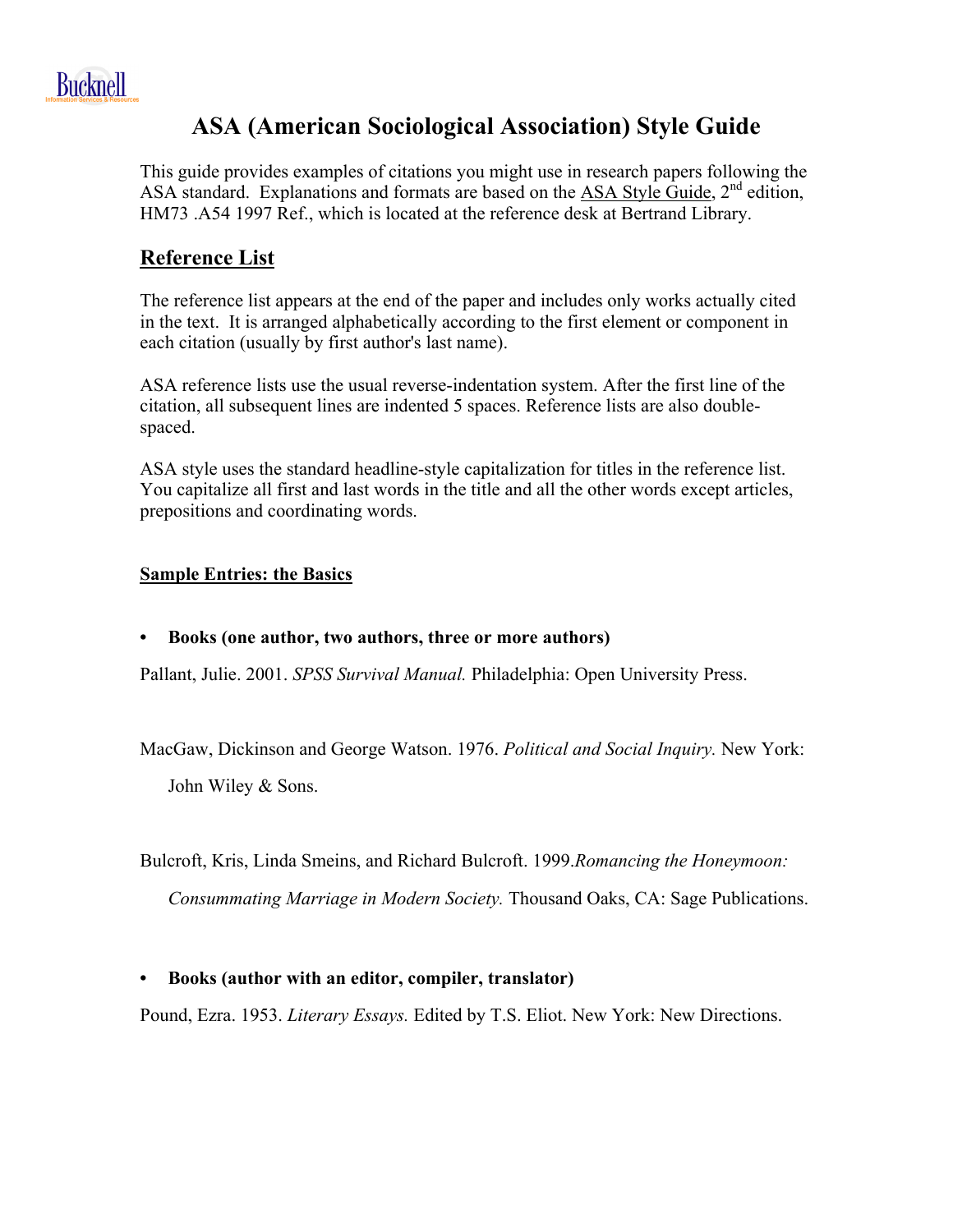

Beer, Edith Hahn with Susan Dworkin. 1999. *The Nazi Officer's Wife: How One Jewish Woman Survived the Holocaust.* New York: HarperCollins Publishers.

#### **• Chapter in an edited anthology (a multi-author collection)**

Bernard, Jessie. 2001. "The Good-Provider Role -- Its Rise and Fall." Pp. 54-69 in *Public and Private Families: A Reader*, edited by Andrew J. Cherlin. 2d ed. New York: McGraw-Hill.

#### • **Scholarly Journal Article**

Treas, Judith and Deirdre Giesen. 2000. "Sexual Infidelity Among Married and Cohabiting Americans." *Journal of Marriage and the Family* 62(1):48-60.

#### **• Popular Magazine Article**

Kulman, Linda. 2001. "Lost Innocence: Everyday Life, When Everything Feels Different." *US News & World Report,* October 8, pp. 44-45.

#### **• Film or Video**

Milgram, Stanley. 1969. "Obedience." [videorecording] University Park, PA: Pennsylvania State University.

Spielberg, Steven. 1994. "Schindler's List." [videorecording]/ an Amblin Entertainment Production.Universal City, Calif. : MCA Universal Home Video.

• **Suggested Reference Style of a WWW site** (no ASA standard endorsed yet)

Author (if known, last name first). "Title of Document." Edition, revision, or version info. Date of Document. <site address> (Date you last accessed the site).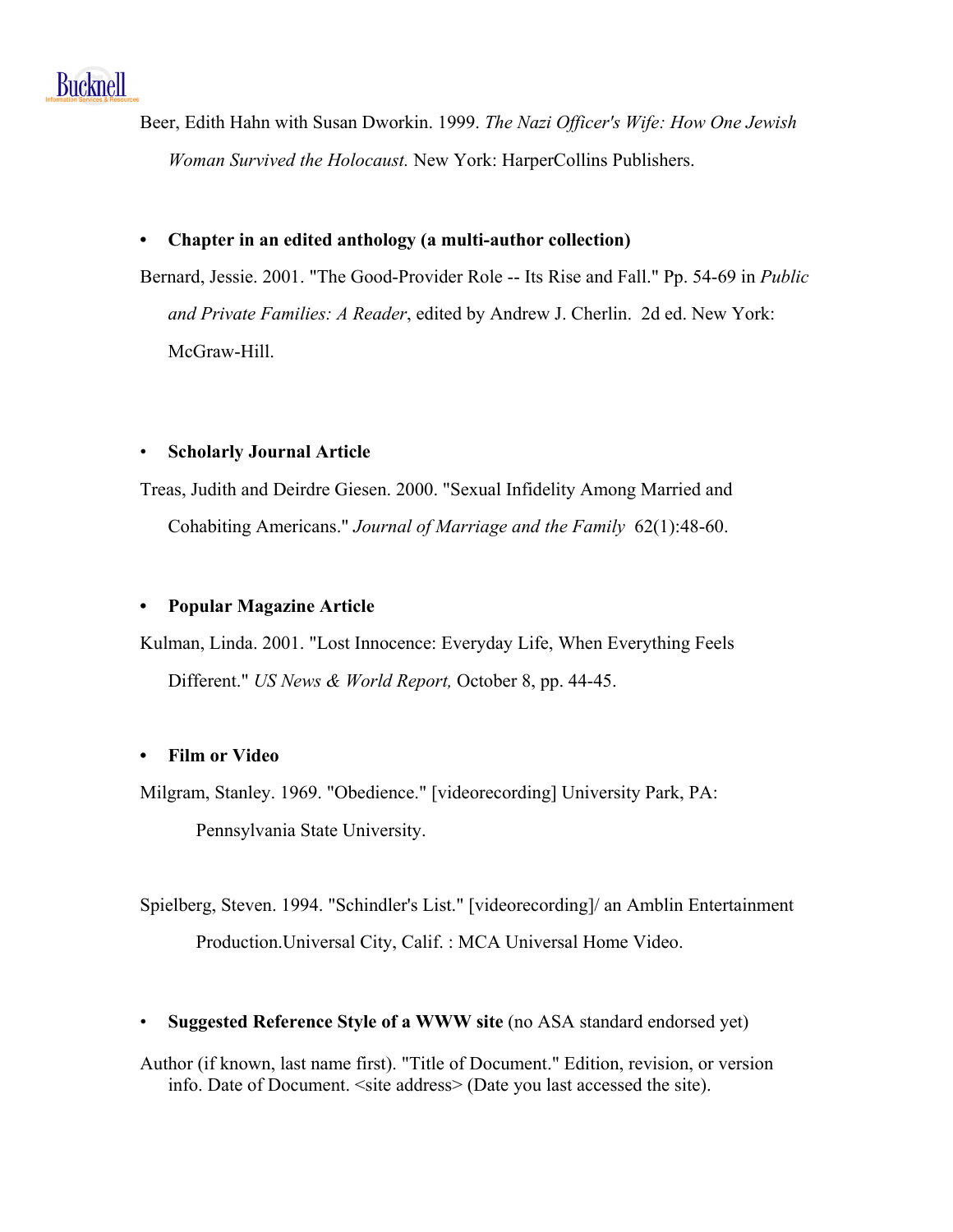

#### **• Suggested Reference for a CD-Rom**

Author (if known, last name first). *CD-Rom Title*. year(s). CD-ROM: Publisher. (Date

you last accessed the database).

#### • **Email citation**

Smith, Jane Doe. <*jdsmith@bucknell.edu>.* 3 September 2001. RE: Progress on methods term paper [Email to Deborah Jones <djones@bucknell.edu>].

#### **For further information on ASA referencing formats, see:**

Johnson, William A., Jr., Richard R. Rettig, Gregory M. Scott, and Stephen M. Garrison.

2000. *The Sociology Student Writer's Manual.* 2d ed. Upper Saddle River, NJ:

Prentice Hall.

## **Parenthetical References**

ASA format requires the uses parenthetical references to cite sources within the text of the paper itself. This is a modification of the *The Chicago Manual of Style*.

The goal of the ASA citation format is to provide brief citations and as little distraction to the reader as possible. The citations are to provide clear directions for the reader to find the proper and complete entry in the full reference list that appears in the bibliographic section.

Minimum information necessary in the parenthetical references is the author's last name (the name by which the source is alphabetized in the reference list at the end of the paper) and the year of publication. Subsequent citations of the same source are still listed parenthetically by author and year.

## **Basics of Text Citations**

1. When the author's name is in the text, it should be followed by the publication year in parentheses:

Abowitz (1994) argues that when individuals are in competing role obligations…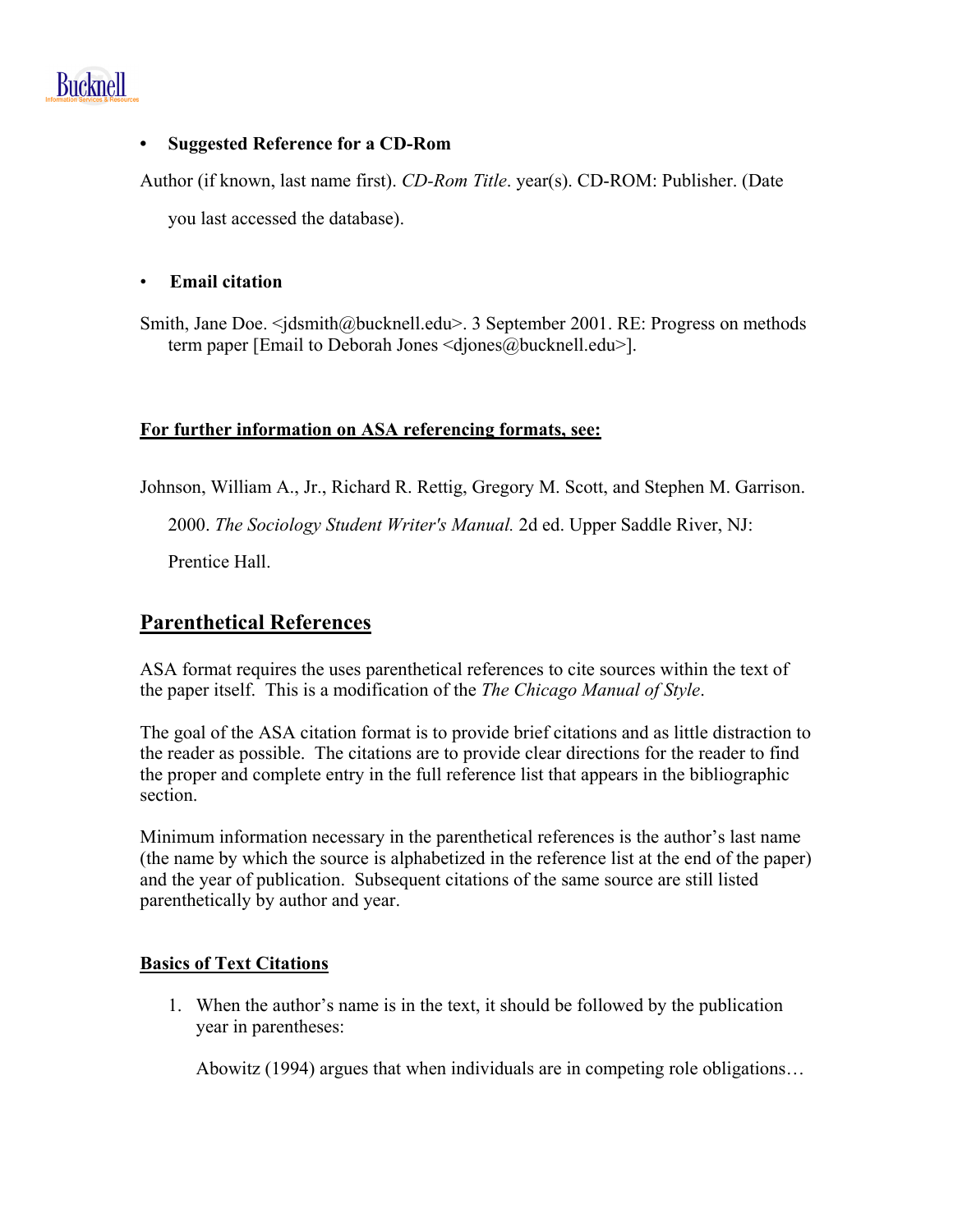

2. When the author's name is not in the text, the last name and publication year should be included in the parentheses:

It was hypothesized that individuals participate less politically when caught in competing role obligations (Abowitz 1994).

3. Page numbers are included only when necessary: (a) when material is quoted directly or verbatim, (b) when you are referring to information from a specific section or passage, or (c) when closely paraphrasing non-general knowledge. The page number(s) follow the publication year, separated by a colon with no spacing:

Abowitz (1994:452) argues that the socioeconomic model is incomplete….

4. When the publication has **2 authors**, both last names should be given in the order in which they are listed in the publication and publication indices:

… established the significance of neighbor interactions for participation levels (Zipp and Smith 1991).

5. When a publication has **3 authors**, all 3 last names should be cited the first time they are referenced in the text, with *et al.* used for subsequent citations:

… found the requirements too restrictive, (Smith, Jones, and Brown (1996). … requirements proved to be a barrier (Smith et al. 1996).

6. When a citation has **more than 3 authors**, use *et al.* in all parenthetical citations.

… requirements proved to be a barrier (Smith et al. 1996).

7. When citing two authors with the same last name, use a first initial to differentiate them:

… the multilevel model of political participation (D. Abowitz 1994).

… the role of MICR technology in the Federal Reserve System (G. Abowitz 1994).

8. When citing **2 works by the same author in the same note**, separate them by a comma in the parenthetical citation:

Abowitz (1991, 1994) argues for the importance of …

9. When citing **2 works by the same author in the same year**, differentiate them by adding lower case letters to the publication dates (a, b) and add these notations to the publication date in the complete reference list citation:

… measuring the effects of neighborhood interactions (Abowitz 1991a, 1991b).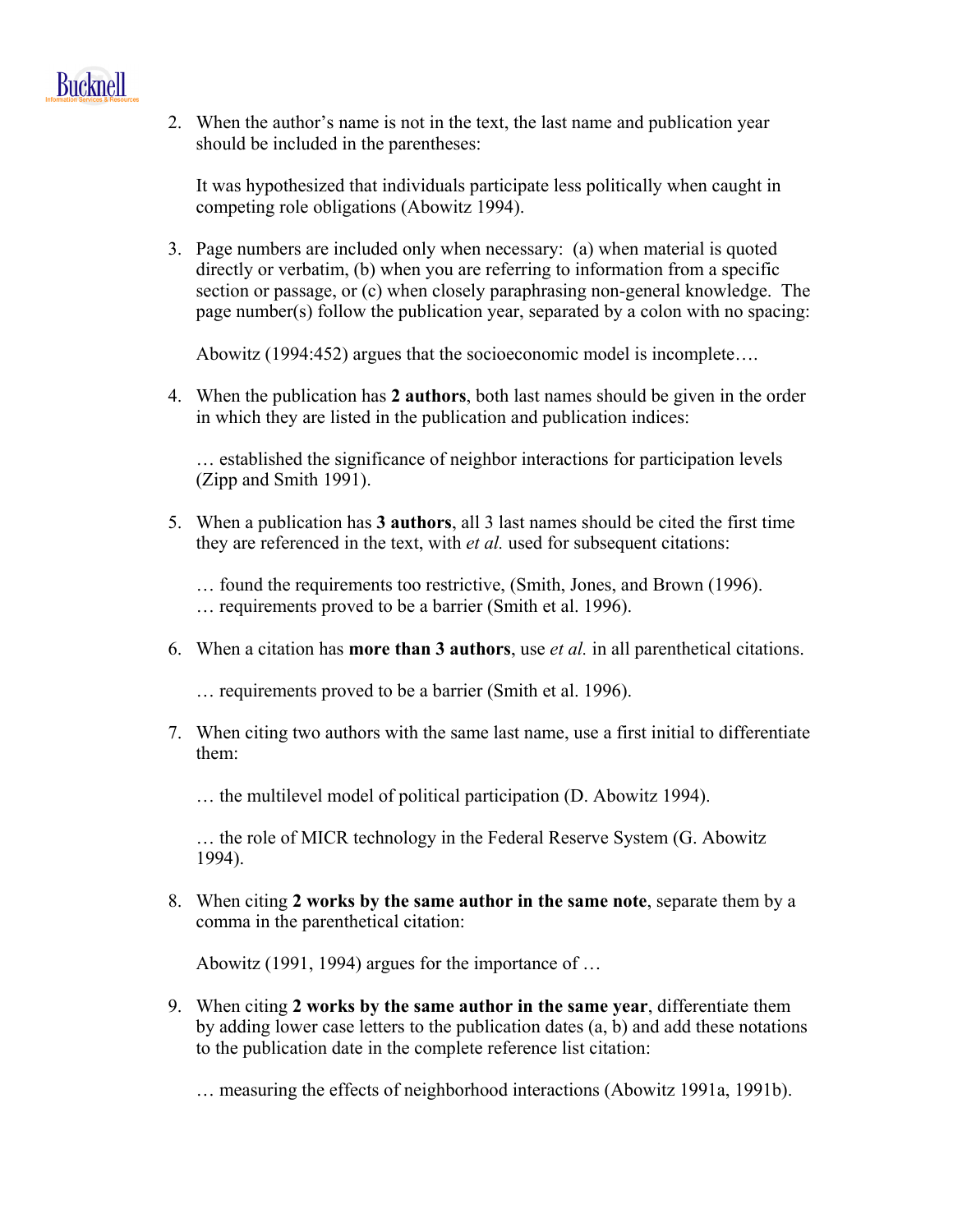# **Bucknell**

10. **Direct quotations of fewer than four lines** should appear in the text with quotations marks at the beginning and end of the material specifically quoted. The citation should include the page number(s) in one of the following formats. Note the parenthetical reference follows the close of the quotation and the citation is included in the relevant sentence before the closing period.

The majority of commercial ads promote the idea that being slim means "you will also be beautiful and sexually desirable" (Rockett and McMinn 1990:278).

Smith and Hill (1997) discovered that "women are far more likely to obsess" about their body weight and image (p. 127).

11. **Direct quotations of 4 or more lines** should be indented from both sides, singled spaced, and presented in a smaller font size when possible. They should be blocked with no tab for the first line and not enclosed in quotation marks:

According to Brown (1985):

There are few girls and women of any age or culture raised in white America, who do have some manifestations of the concerns discussed here, i.e., distortion of body image, a sense of "out-of-control" in relationship to food, addiction to dieting, binging, or self-starvation. (p. 61).

- 12. For works published anonymously where the authorship **is known**, the name is given in brackets: ([Morey] 1994).
- 13. For works published anonymously where the authorship cannot be determined, the parenthetical reference begins with the title of the work.

For a magazine or journal article: ("The Case for Prosecuting Deadbeat Dads" 1996:36-38).

For a book title, the initial article "The" is moved to the end of the title:

(*Worst Way to Learn, The* 1996).

- 14. When there is no author but an editor, compiler, or translator is given, their name is used without listing their role in the parenthetical reference (although it must be included in the full reference list).
- 15. Citing **chapters, appendices, tables, etc.,** are listed as follows:

… (Babbie 1998, chap. 6). **or** … (Babbie 1998, table 4-1:103). **or**